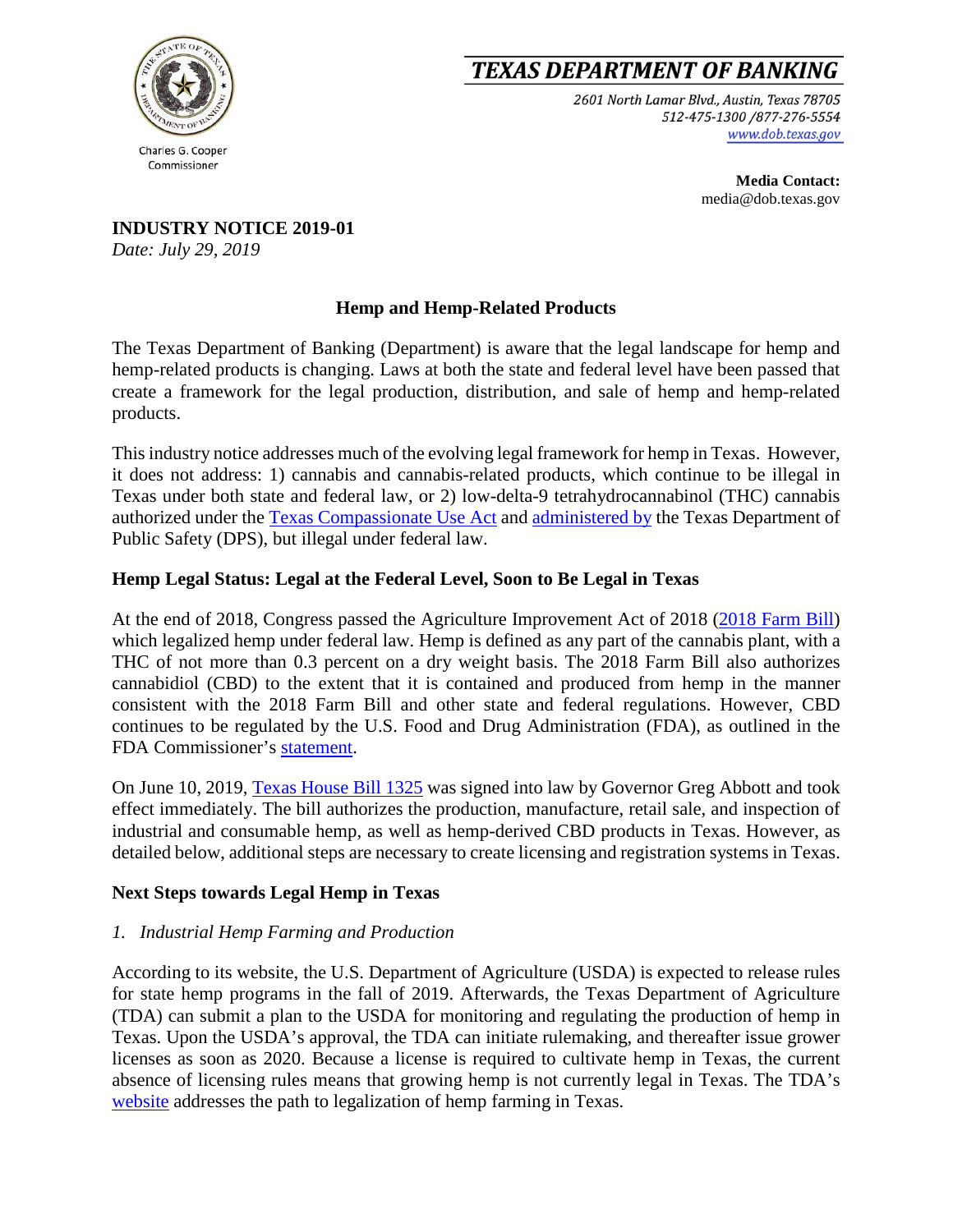#### *2. Consumable Hemp Products and CBD*

The TDA, however, is not the only Texas state agency involved in hemp regulation. The Texas Department of State Health Services (DSHS) will be the primary state regulator with oversight over consumable hemp product sales in Texas, including those containing CBD. As soon as practicable, DSHS will begin rulemaking to establish licensing and registration processes for manufacturers and retailers of consumable hemp products, respectively. DSHS will also work with the DPS to establish a process for random testing of such products.

Because a license is required to process hemp or manufacture a consumable hemp product, the current absence of licensing rules means that such *processing and manufacturing* is not currently legal in Texas**.**

However, under Texas state law, a *retailer* may currently possess, transport, or sell a consumable hemp product that becomes part of the retailer's inventory before DSHS's registration rules become effective, unless the product is unsafe for consumption as a result of contaminants or has a THC concentration of more than 0.3 percent. DSHS has promulgated [guidance](https://www.dshs.texas.gov/consumerprotection/hemp-program/default.aspx) regarding the state and federal legal status of consumable hemp products, including CBD.

At the federal level, however, consumable hemp products, such as CBD, are currently regulated by the FDA and subject to the requirements of the Food, Drug & Cosmetic Act (FD&C Act). The FDA has issued guidance in the form of [frequently asked questions](https://www.fda.gov/news-events/public-health-focus/fda-regulation-cannabis-and-cannabis-derived-products-questions-and-answers) related to the complex legal status of CBD uses in various products, including drugs, dietary supplements, cosmetics and food and plans to promulgate rules regarding CBD's legal status. Until such rules are promulgated, however, retailers of consumable hemp products such as CBD, must meet the requirements of the FD&C Act. State banks wishing to bank manufacturers and retailers of consumable hemp products are urged to exercise due diligence as outlined below.

#### **Necessary Due Diligence**

In Texas, hemp's legal status is currently in transition. Texas financial institutions are advised to:

- 1) consult legal counsel;
- 2) exercise due diligence in ensuring that they are providing services to individuals and companies that operate within the law to produce, manufacture, transport, and sell, legal hemp and hemp-related products; and
- 3) keep apprised of ongoing legal developments at the state and federal level, including new rules, licensing, and registration requirements that may be promulgated by the USDA, TDA, DSHS and FDA.

And, as is the case anytime a bank considers offering a new or expanded product or service, or targets a new customer base, a thorough risk assessment must take place. Understanding the current fluid legal status of hemp and hemp-related products is only one part of this complex risk assessment. Texas financial institutions should also carefully evaluate all other risks in the chain of bringing industrial hemp and hemp-related products to market – from the agricultural field to retail. The Department thus advises Texas financial institutions to use sound "know-your